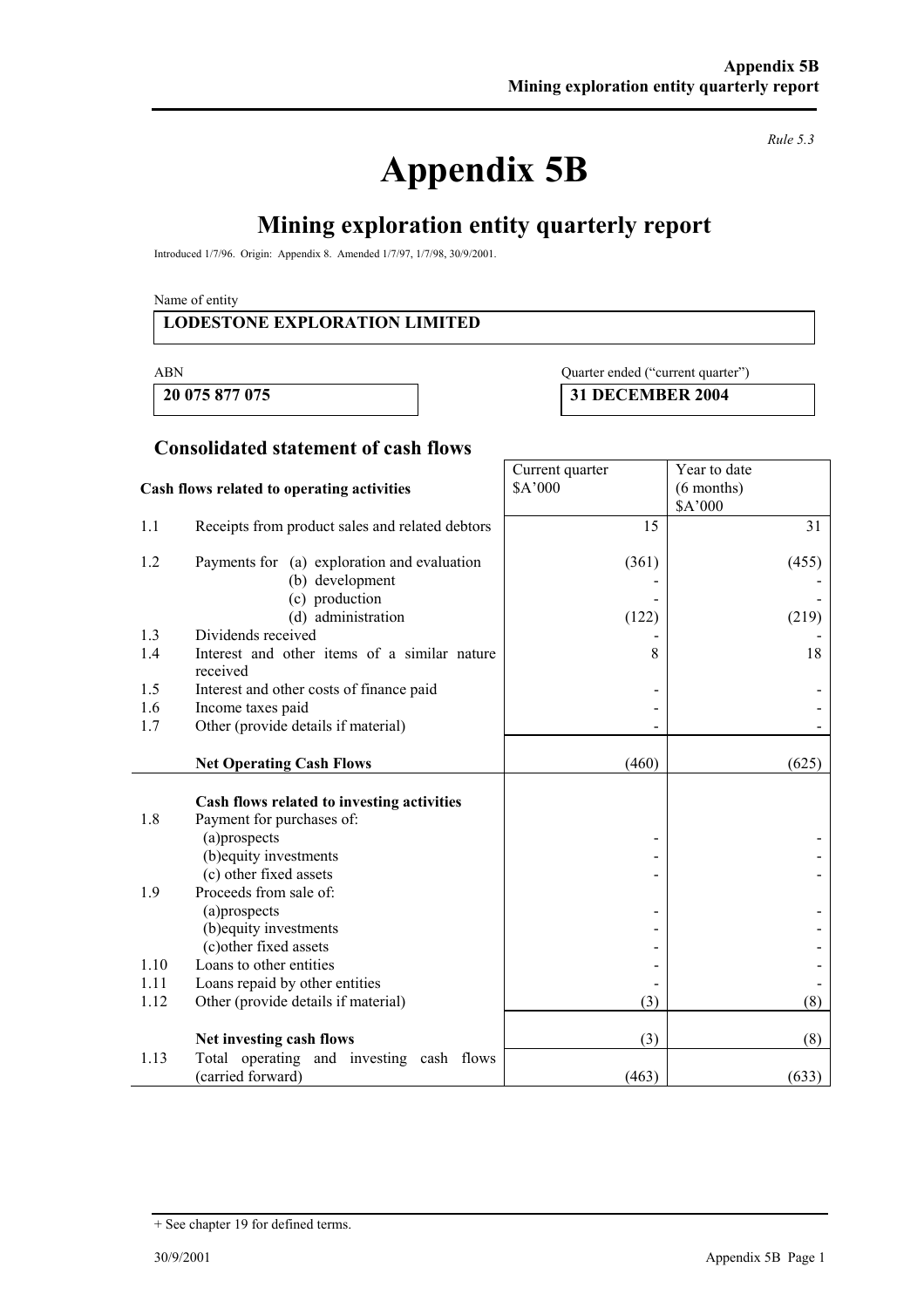| 1.13         | Total operating and investing cash flows<br>(brought forward)                       | (463)                    | (633) |
|--------------|-------------------------------------------------------------------------------------|--------------------------|-------|
|              | Cash flows related to financing activities                                          |                          |       |
| 1.14         | Proceeds from issues of shares, options, etc.                                       | 410                      | 410   |
| 1.15         | Proceeds from sale of forfeited shares                                              | $\overline{\phantom{0}}$ |       |
| 1.16         | Proceeds from borrowings                                                            | -                        |       |
| 1.17         | Repayment of borrowings                                                             | -                        |       |
| 1.18         | Dividends paid                                                                      |                          |       |
| 1.19         | Other $-$ Share issue costs                                                         | (20)                     | (20)  |
|              | Net financing cash flows                                                            | 390                      | 390   |
|              | Net increase (decrease) in cash held                                                | (73)                     | (243) |
| 1.20<br>1.21 | Cash at beginning of quarter/year to date<br>Exchange rate adjustments to item 1.20 | 724                      | 894   |
| 1.22         | Cash at end of quarter                                                              | 651                      | 651   |

#### **Payments to directors of the entity and associates of the directors Payments to related entities of the entity and associates of the related entities**

|      |                                                                  | Current quarter<br>\$A'000 |
|------|------------------------------------------------------------------|----------------------------|
| 1.23 | Aggregate amount of payments to the parties included in item 1.2 | 48                         |
| 1.24 | Aggregate amount of loans to the parties included in item 1.10   | Nil                        |

1.25 Explanation necessary for an understanding of the transactions

#### **Non-cash financing and investing activities**

2.1 Details of financing and investing transactions which have had a material effect on consolidated assets and liabilities but did not involve cash flows

Nil

2.2 Details of outlays made by other entities to establish or increase their share in projects in which the reporting entity has an interest

Nil

<sup>+</sup> See chapter 19 for defined terms.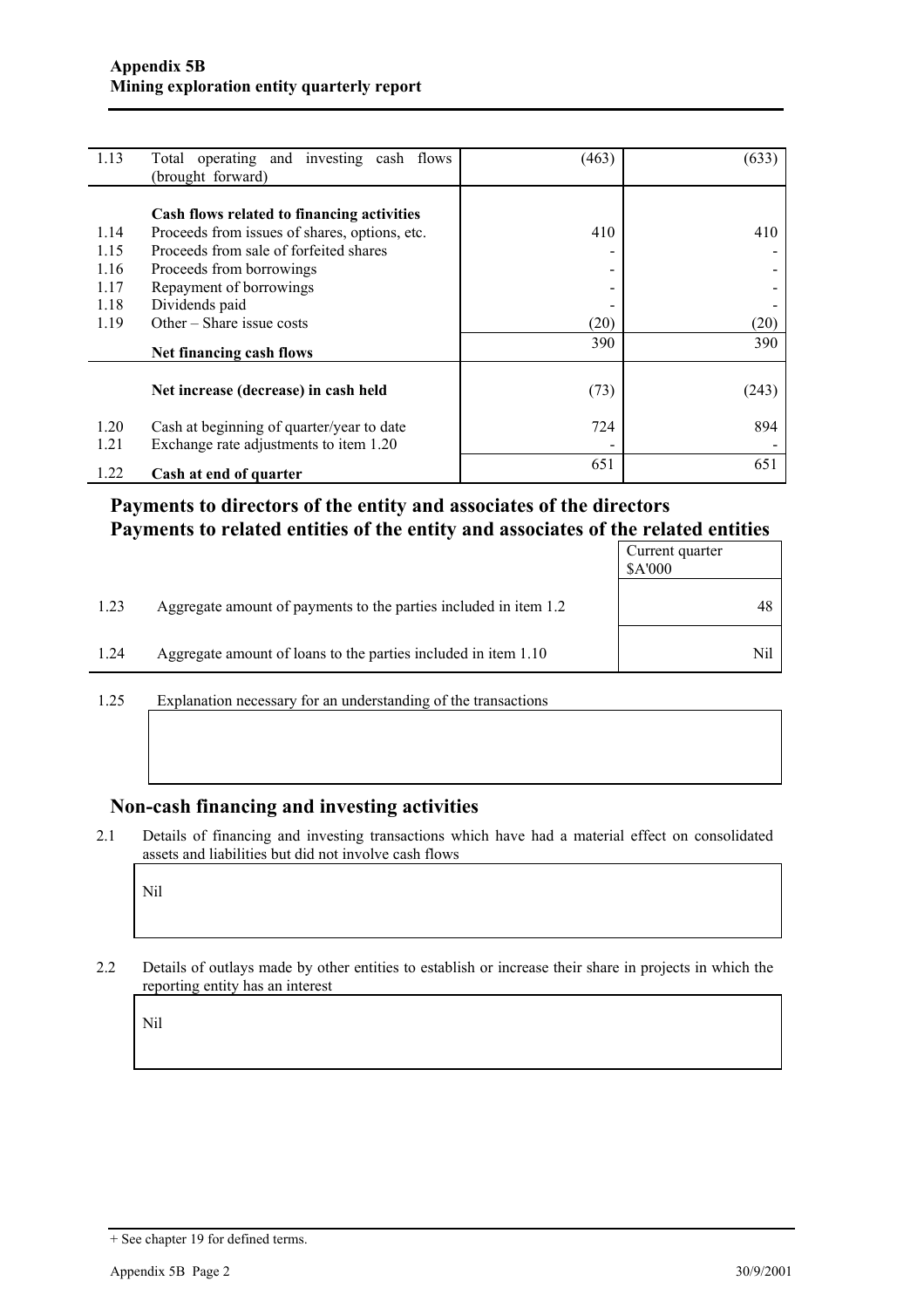#### **Financing facilities available**

*Add notes as necessary for an understanding of the position.* 

|     |                             | Amount available<br>\$A'000 | Amount used<br>A'000 |
|-----|-----------------------------|-----------------------------|----------------------|
| 3.1 | Loan facilities             | Nil                         | Nil                  |
| 3.2 | Credit standby arrangements | Nil                         | Nil                  |

### **Estimated cash outflows for next quarter**

| 4.1 | Exploration and evaluation | \$A'000<br>160 |
|-----|----------------------------|----------------|
|     |                            |                |
| 4.2 | Development                |                |
|     |                            | 160            |
|     | <b>Total</b>               |                |

# **Reconciliation of cash**

| Reconciliation of cash at the end of the quarter (as<br>shown in the consolidated statement of cash flows) to<br>the related items in the accounts is as follows. |                                                  | Current quarter<br>A'000 | Previous quarter<br>\$A'000 |
|-------------------------------------------------------------------------------------------------------------------------------------------------------------------|--------------------------------------------------|--------------------------|-----------------------------|
| 5.1                                                                                                                                                               | Cash on hand and at bank                         | 8                        |                             |
| 5.2                                                                                                                                                               | Deposits at call                                 | 643                      | 723                         |
| 53                                                                                                                                                                | Bank overdraft                                   |                          |                             |
| 5.4                                                                                                                                                               | Other (provide details)                          |                          |                             |
|                                                                                                                                                                   | <b>Total: cash at end of quarter (item 1.22)</b> | 651                      | 724                         |

#### **Changes in interests in mining tenements**

|     |                                                           | Tenement<br>reference                  | Nature of interest<br>(note (2)) | Interest at<br>beginning<br>of quarter | Interest at<br>end of<br>quarter |
|-----|-----------------------------------------------------------|----------------------------------------|----------------------------------|----------------------------------------|----------------------------------|
| 6.1 | Interests in mining<br>tenements relinquished,            | EPM 13743-<br>Oueenslander             | 100% Equity                      | 5 sub-blocks                           | 3 sub-blocks                     |
|     | reduced or lapsed                                         | EPM 13637-<br><b>Black</b><br>Mountain | 100% Equity                      | 52 sub-blocks                          | 19 sub-blocks                    |
| 6.2 | Interests in mining<br>tenements acquired or<br>increased | NIL.                                   |                                  |                                        |                                  |

<sup>+</sup> See chapter 19 for defined terms.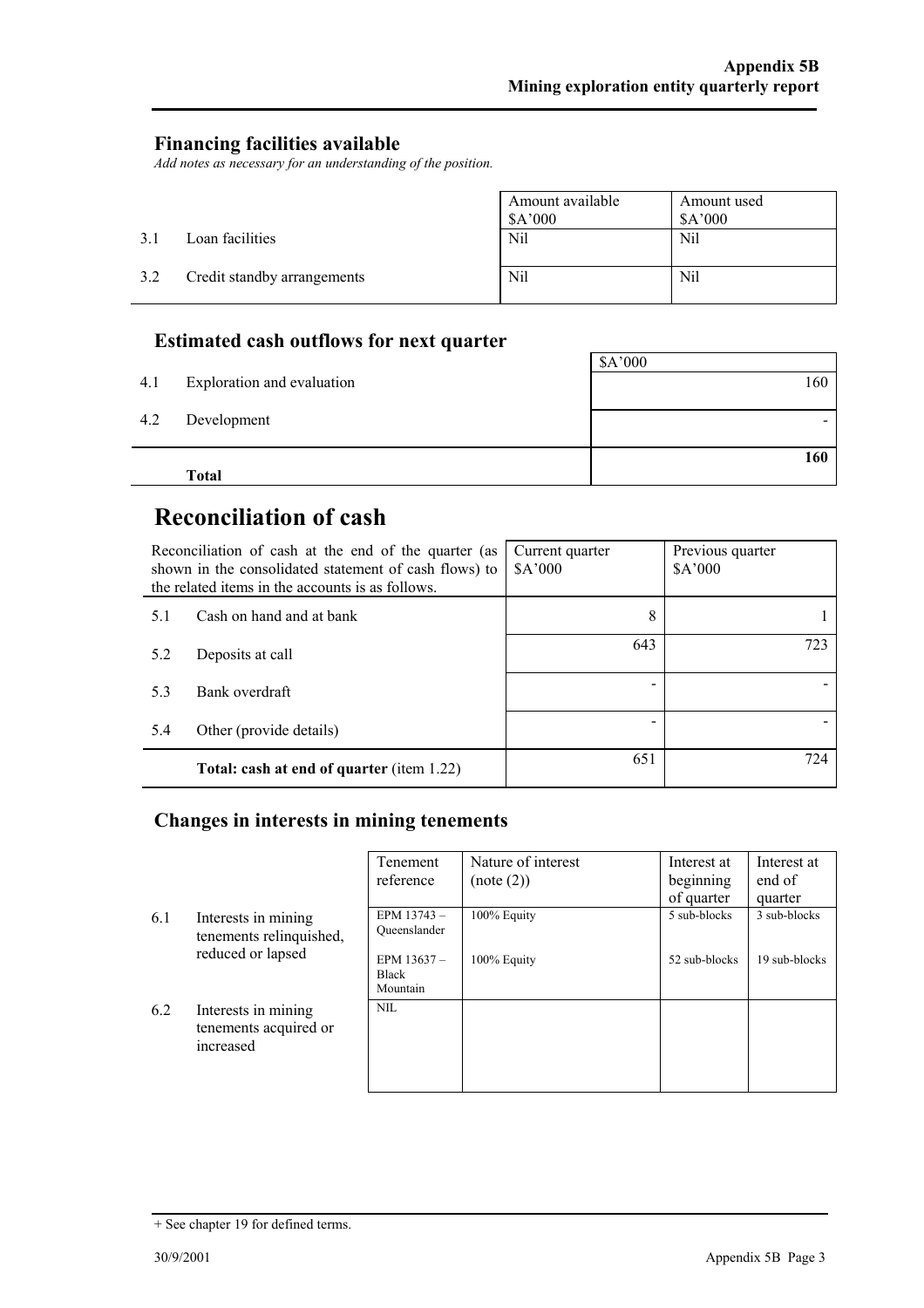#### **Issued and quoted securities at end of current quarter**

*Description includes rate of interest and any redemption or conversion rights together with prices and dates.* 

|      |                                     | Total number | Number quoted | Issue price per<br>security (see note<br>$3)$ (cents) | Amount paid up per<br>security (see note 3)<br>(cents) |
|------|-------------------------------------|--------------|---------------|-------------------------------------------------------|--------------------------------------------------------|
| 7.1  | Preference                          |              |               |                                                       |                                                        |
|      | <sup>+</sup> securities             |              |               |                                                       |                                                        |
|      | (description)                       |              |               |                                                       |                                                        |
| 7.2  | Changes during                      |              |               |                                                       |                                                        |
|      | quarter                             |              |               |                                                       |                                                        |
|      | (a) Increases                       |              |               |                                                       |                                                        |
|      | through issues                      |              |               |                                                       |                                                        |
|      | (b) Decreases                       |              |               |                                                       |                                                        |
|      | through returns of                  |              |               |                                                       |                                                        |
|      | capital, buy-backs,                 |              |               |                                                       |                                                        |
|      | redemptions                         |              |               |                                                       |                                                        |
| 7.3  | <sup>+</sup> Ordinary               | 34,967,404   | 22,284,117    | Fully paid                                            | Fully paid                                             |
|      | securities                          |              |               |                                                       |                                                        |
| 7.4  | Changes during                      |              |               |                                                       |                                                        |
|      | quarter                             |              |               |                                                       |                                                        |
|      | (a) Increases                       | 51,250       | 51,250        | 20 cents                                              | 20 cents                                               |
|      | through options                     |              |               |                                                       |                                                        |
|      | exercised                           |              |               |                                                       |                                                        |
|      | (b) Decreases<br>through returns of |              |               |                                                       |                                                        |
|      | capital, buy-backs                  |              |               |                                                       |                                                        |
|      | (c) Shares issued                   | 4,000,000    | 4,000,000     | 10 cents                                              | 10 cents                                               |
| 7.5  | <sup>+</sup> Convertible debt       | N/A          |               |                                                       |                                                        |
|      | securities                          |              |               |                                                       |                                                        |
|      | (description)                       |              |               |                                                       |                                                        |
| 7.6  | Changes during                      |              |               |                                                       |                                                        |
|      | quarter                             |              |               |                                                       |                                                        |
|      | (a) Increases                       |              |               |                                                       |                                                        |
|      | through issues                      |              |               |                                                       |                                                        |
|      | (b) Decreases                       |              |               |                                                       |                                                        |
|      | through securities                  |              |               |                                                       |                                                        |
|      | matured, converted                  |              |               |                                                       |                                                        |
| 7.7  | <b>Options</b>                      |              |               | Exercise price                                        | Expiry date                                            |
|      | (description and                    | 100,000      |               | 30 cents                                              | 30/09/05                                               |
|      | conversion factor)                  | 800,000      |               | 30 cents                                              | 30/09/07                                               |
| 7.8  | Issued during                       | N/A          |               |                                                       |                                                        |
|      | quarter                             |              |               |                                                       |                                                        |
| 7.9  | <b>Exercised</b> during<br>quarter  | 51,250       | 51,250        | 20 cents                                              | 07/12/04                                               |
| 7.10 | Expired during                      | 6,193,750    |               | 20 cents                                              | 07/12/04                                               |
|      | quarter                             |              |               |                                                       |                                                        |
| 7.11 | <b>Debentures</b>                   | $\rm N/A$    |               |                                                       |                                                        |
|      | (totals only)                       |              |               |                                                       |                                                        |
| 7.12 | <b>Unsecured notes</b>              | $\rm N/A$    |               |                                                       |                                                        |
|      | (totals only)                       |              |               |                                                       |                                                        |

<sup>+</sup> See chapter 19 for defined terms.